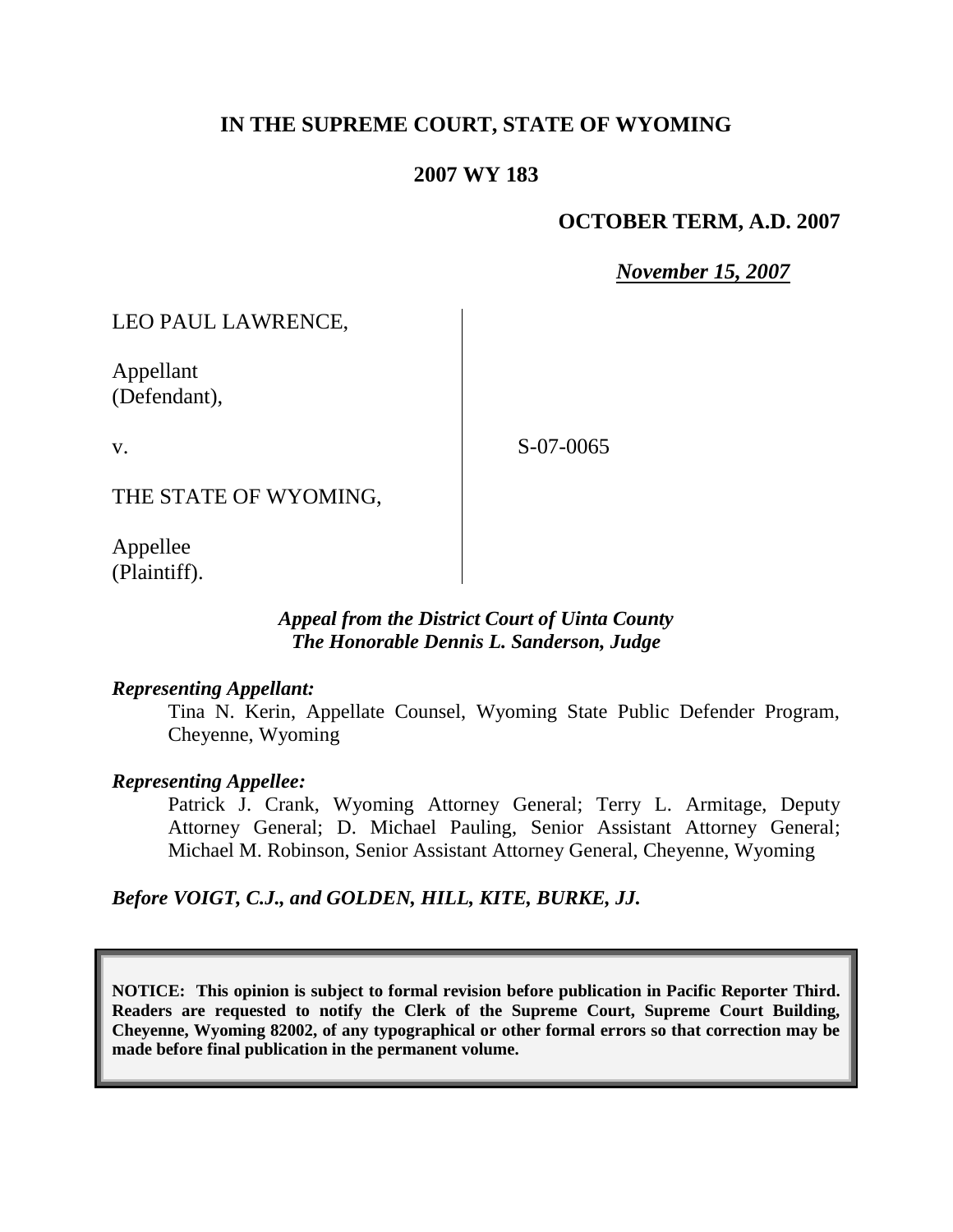**GOLDEN**, Justice.

[¶1] A jury convicted Leo Paul Lawrence of attempting to deliver methamphetamine in violation of Wyo. Stat. Ann.  $\S$  35-7-1031(a)(i) and  $\S$  35-7-1042. On appeal, Mr. Lawrence claims the district court erred in admitting evidence of prior drug use by two defense witnesses. We hold that the district court did not err in admitting the challenged evidence and affirm Mr. Lawrence's judgment and sentence.

### **ISSUE**

[¶2] Mr. Lawrence presents this issue statement:

Did the trial court err in admitting irrelevant and improper character evidence of prior drug use by defense witnesses?

## **FACTS**

[¶3] On the morning of December 15, 2005, Sarah Marchant contacted Ted Porter, a special agent with the Division of Criminal Investigation (DCI), and informed him she had arranged to purchase a quantity of methamphetamine from Mr. Lawrence. Ms. Marchant was fitted with a wire, supplied with two hundred dollars in recorded "buy" money and dropped off by Mr. Lawrence"s residence. DCI Agent Porter parked along a nearby street, where he could listen to the transmission from the wire over a radio frequency. Two other DCI agents, Chris Brackin and Justin Mathson, were stationed in the area to monitor the transaction and provide assistance.

[¶4] Ms. Marchant approached Mr. Lawrence"s residence on foot and knocked on the door. Mr. Lawrence let Ms. Marchant in and had her lock the door. Ms. Marchant asked for a "teener" (one sixteenth of an ounce of methamphetamine). A price of \$140 was agreed upon, and Ms. Marchant placed the buy money on the table. Mr. Lawrence got out a scale and a yellow baggie, which Ms. Marchant estimated contained approximately a quarter ounce of methamphetamine, and placed them on the table. The transaction was interrupted by the arrival of Rebecca Pauly, a neighbor and friend of Mr. Lawrence"s, and their mutual friend, Jeff Mathson, who is the brother of DCI Agent Justin Mathson. Ms. Pauly informed Mr. Lawrence that on their way to his house they had observed a suspicious person in a vehicle parked nearby. Based upon the description of the vehicle and driver, Mr. Lawrence identified the driver as DCI Agent Porter.

[¶5] Mr. Lawrence immediately turned on a police scanner. Jeff Mathson identified the voice of his brother, DCI Agent Justin Mathson, commenting about Jeff"s arrival at Mr. Lawrence"s residence. They also heard DCI Agent Justin Mathson inform DCI Agent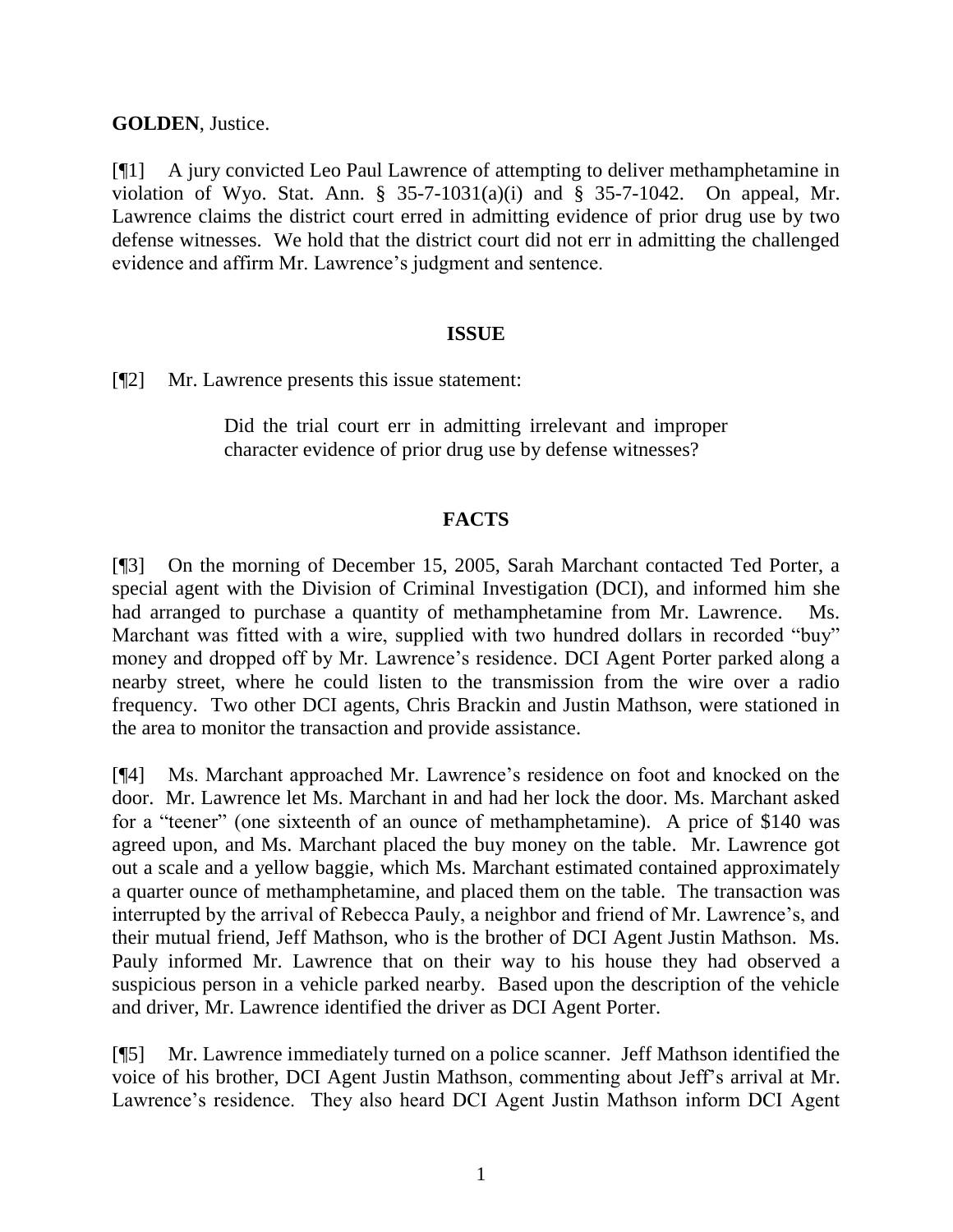Porter that he had probably been identified – "burnt" in the parlance used by DCI Agent Mathson. Ms. Marchant indicated that she did not want to "leave here with nothing." Mr. Lawrence replied that he did not want her to leave with it either. Ms. Pauly said they needed to get out of there, and Ms. Marchant agreed. Mr. Lawrence told all of them to go, and Ms. Marchant, Ms. Pauly, and Mr. Mathson left the residence. Ms. Marchant left without any drugs or the buy money.

[¶6] All three DCI agents returned to the police station with Ms. Marchant. Mr. Lawrence and his residence were left unobserved for approximately thirty minutes. After DCI Agent Justin Mathson returned to surveil the residence, he observed Mr. Lawrence drive up and go inside. Mr. Lawrence spent another thirty to forty-five minutes inside the residence before leaving again in his vehicle. At that time, the decision was made to arrest Mr. Lawrence. Search warrants were subsequently issued for Mr. Lawrence"s residence and vehicle. The buy money was found in a metal container on the floor of Mr. Lawrence's vehicle. Two scales and two baggies, one of them yellow, were found inside the residence. The scales tested positive for methamphetamine residue. The yellow baggy contained 0.11 grams of methamphetamine, while the other had a trace quantity of the drug.

[¶7] At trial, Mr. Lawrence"s defense was that there was only an attempted buy on Ms. Marchant's part, but that he did not have any methamphetamine and did not attempt to sell any to her. Ms. Pauly and Mr. Jeff Mathson both testified as defense witnesses that there were no drugs or paraphernalia in view when they were in the residence. The prosecution presented the testimony of several law enforcement witnesses, including DCI Agents Porter and Mathson, who described the controlled buy, the arrest of Mr. Lawrence, and the results of the searches of his residence and vehicle. An expert chemist from the State Crime Lab testified regarding the testing done on the scales and baggies recovered from Mr. Lawrence"s residence and the identification of methamphetamine and methamphetamine residue recovered from those items. Ms. Marchant testified about the controlled buy and the aborting of the transaction upon discovery of the surveillance. The jury returned a verdict of guilty, and Mr. Lawrence was sentenced to a term of not less than two years nor more than seven years in the Wyoming State Penitentiary. He filed a timely notice of appeal.

[¶8] Additional facts specifically relevant to Mr. Lawrence"s appellate issue will be provided in the discussion below.

## **DISCUSSION**

[¶9] Mr. Lawrence"s error contentions are based on the admission of testimony relating to past drug usage by defense witnesses Rebecca Pauly and Jeff Mathson. The testimony relating to Jeff Mathson"s drug usage came without defense objection from DCI Agent Justin Mathson, Jeff Mathson"s brother, during the prosecution"s case-in-chief and from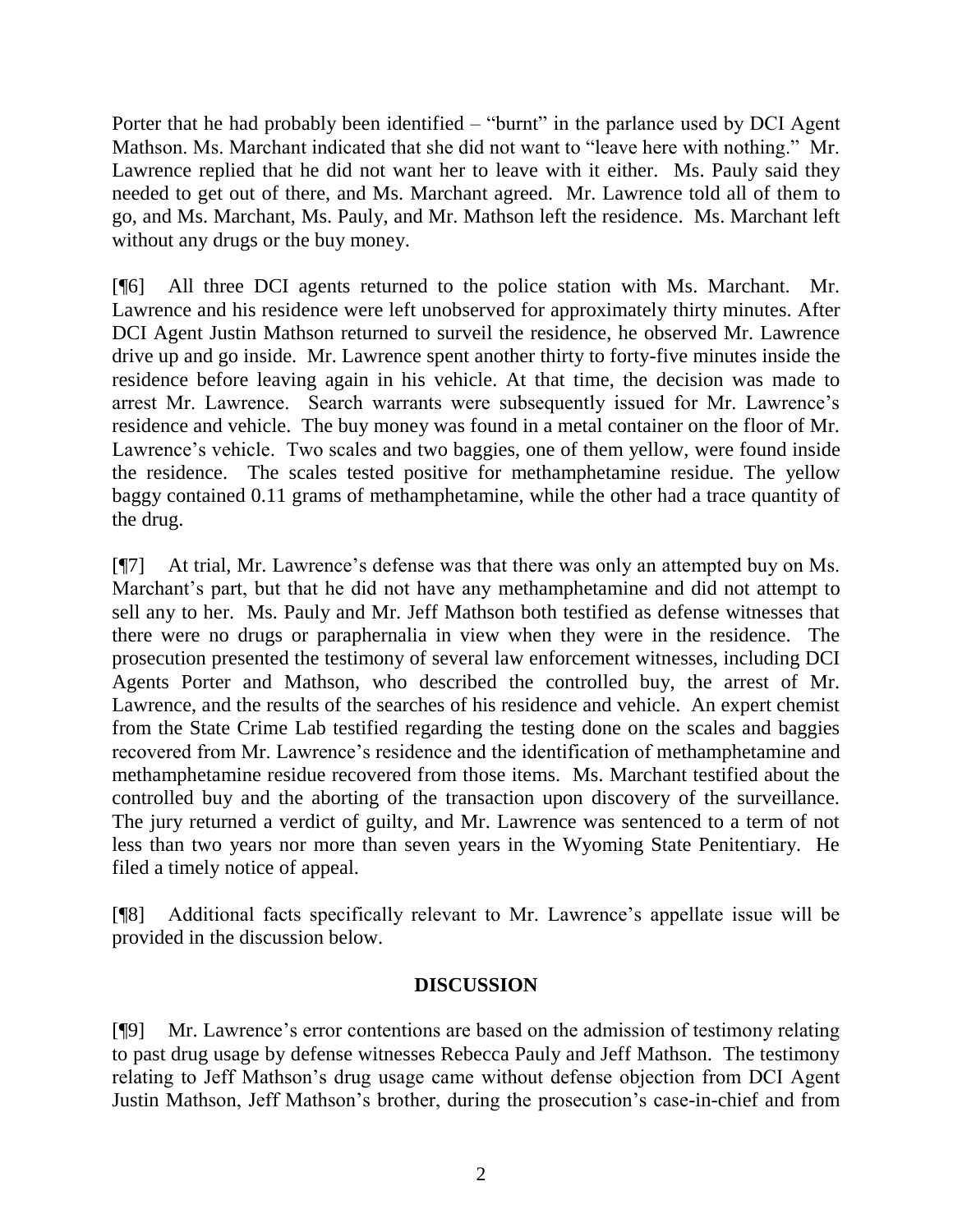Jeff Mathson himself over a relevance defense objection during the defense"s case-inchief. The testimony relating to Ms. Pauly"s drug usage came over a non-specific defense objection during the defense's case-in-chief.

[¶10] The standard of review applicable to these error contentions is familiar. Evidentiary rulings are within the sound discretion of the trial court and are not disturbed absent a clear abuse of that discretion. *Dysthe v. State*, 2003 WY 20, ¶ 16, 63 P.3d 875, 883 (Wyo. 2003) (quoting *Lancaster v. State*, 2002 WY 45, ¶ 11, 43 P.3d 80, 87 (Wyo. 2002); *Robinson v. State*, 11 P.3d 361, 367 (Wyo. 2000)). "Determining whether the trial court abused its discretion involves the consideration of whether the court could reasonably conclude as it did, and whether it acted in an arbitrary or capricious manner." *Id.* The trial court's ruling is entitled to considerable deference and will not be reversed on appeal if a legitimate basis for the court"s ruling exists. *Id.*

[¶11] To the extent no objection was interposed by defense counsel, the plain error standard applies. *Brown v. State*, 2004 WY 57, ¶ 20, 90 P.3d 98, 104 (Wyo. 2004). That standard places the burden on Mr. Lawrence to demonstrate that "the record clearly shows an error that transgressed a clear and unequivocal rule of law which adversely affected a substantial right." *Id.* (quoting *Compton v. State*, 931 P.2d 936, 939 (Wyo. 1997)).

# **Testimony relating to Jeff Mathson's drug use**

1. DCI Agent Justin Mathson"s testimony

[¶12] DCI Agent Justin Mathson testified during the prosecution"s case-in-chief. On direct examination, the DCI agent described his brother's arrival at Mr. Lawrence's residence and subsequently hearing Mr. Lawrence identify DCI Agent Porter over the wire's radio transmission. He described how the DCI agents returned to the station after Ms. Marchant left the residence, leaving Mr. Lawrence and his residence unobserved for approximately thirty minutes. DCI Agent Mathson also testified that when he returned to Mr. Lawrence's residence, he observed Mr. Lawrence returning to the residence in his vehicle, and that Mr. Lawrence remained inside the residence for approximately thirty to forty-five minutes before leaving in his vehicle again. DCI Agent Mathson further testified the decision to arrest Mr. Lawrence was made at that time. On crossexamination, Mr. Lawrence's counsel made the following inquiry:

> Q: As far as your observations in this case, you said that you saw your brother leave Mr. Lawrence"s residence with a female?

A: Correct.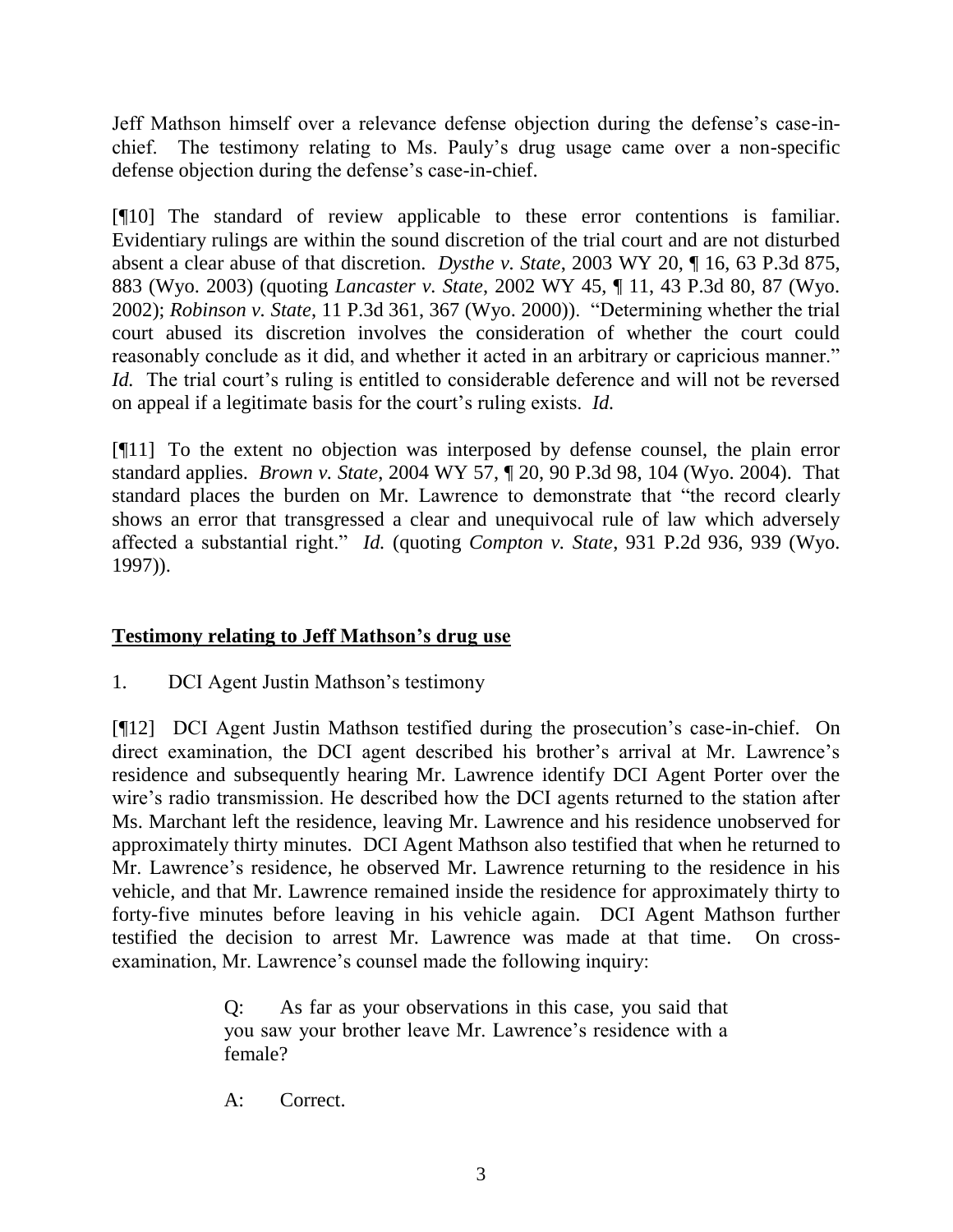Q: Did you know where Jeff was living at the time?

A: I did.

Q: Did anybody – did you do anything to try and follow up, like go interview him or have somebody else interview him at his place, go check at his place before the arrest of Mr. Lawrence?

A: Not that day, no.

Q: Any discussions with anybody about who"s going to go follow up on these people and see what they saw, anything like that?

A: Later on, yes.

Q: Anything done – any discussions like that before the arrest of Mr. Lawrence?

A: Not that I can recall. There might have been some talk but I can"t recall if there was or not.

Q: Okay. Do you know who that female was with Jeff?

- $A:$  I do.
- Q: Who"s that?

A: I think her name is Rebecca Pauly.

Q: Okay. Are you – do you talk to Jeff? I mean, are you friends with him?

A: We do not communicate or I haven't seen him for several months.

Q: Yeah. **Are there bad feelings between you two?**

## A: **I just don't agree with his life-style, so I just choose not to associate with him.**

Q: He"s working in the oil fields?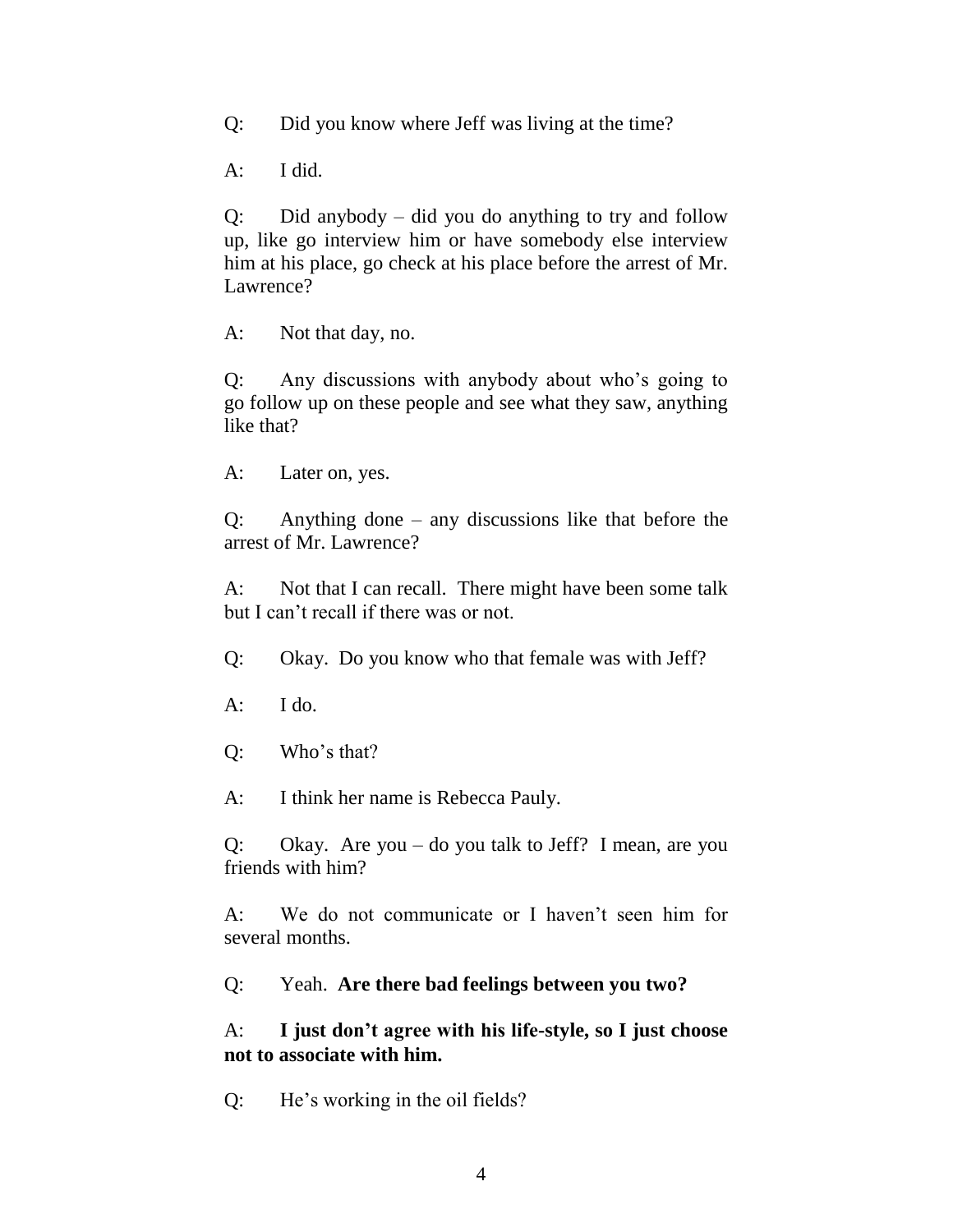A: He is.

(Emphasis added.) The remainder of cross-examination focused on the gap in time when Mr. Lawrence's residence was not under surveillance, the decision to arrest, and the circumstances of the arrest.

[¶13] On redirect, the prosecutor asked DCI Agent Mathson to explain the answer defense counsel had elicited when asking about his relationship with his brother:

> Q: What do you mean by you don"t agree with Jeff"s lifestyle?

> A: From – well, I'm just assuming the places he hangs around, the places he goes, **I'm assuming that he uses drugs**. And he still lives at home with family members. That kind of does not set well with me, either, so . . . .

(Emphasis added.) Because Mr. Lawrence"s trial counsel did not object to the "lifestyle" question and answer, this Court reviews his appellate error contention for plain error. The parties agree the record clearly shows the testimony to which Mr. Lawrence now objects. This Court has carefully read Mr. Lawrence"s appellate brief to identify the clear and unequivocal rule of evidence he claims was violated when this testimony was admitted. At one point in his brief, after briefly recounting the testimonies of DCI Agent Mathson, Rebecca Pauly, and Jeff Mathson of which he complains, he asserts, first, that "all the above evidence was improper because it was irrelevant" and under W.R.E. 402 irrelevant evidence is inadmissible, and second, that "these examinations by the prosecutor constituted introduction of improper character evidence" inadmissible under W.R.E. 608(b) (specific instances of conduct) and *Blumhagen v. State*, 11 P.3d 889 (Wyo. 2000). At another point in his brief when specifically addressing only DCI Agent Mathson"s testimony that he assumes his brother uses drugs, Mr. Lawrence again identifies W.R.E. 608(b) and *Blumhagen*. The extent of his cogent argument on that basis is "[t]hat rule was violated when the trial court allowed Justin Mathson to put forth his opinion that his brother uses "drugs."" At neither point in his brief does Mr. Lawrence quote the text of W.R.E. 608(b) and explain its application to DCI Agent Mathson"s utterance. Equally missing is an explanation of the application of *Blumhagen* to DCI Agent Mathson's utterance. The extent of Mr. Lawrence's "irrelevance" argument about that utterance is simply that it was not "relevant to proving whether Mr. Lawrence attempted to deliver a controlled substance to Ms. Merchant."

[¶14] Responding to Mr. Lawrence's complaint about DCI Agent Mathson's utterance, the State counters that Mr. Lawrence's trial counsel "opened the door" to the prosecutor's redirect question asking the witness to explain his disagreement with his brother's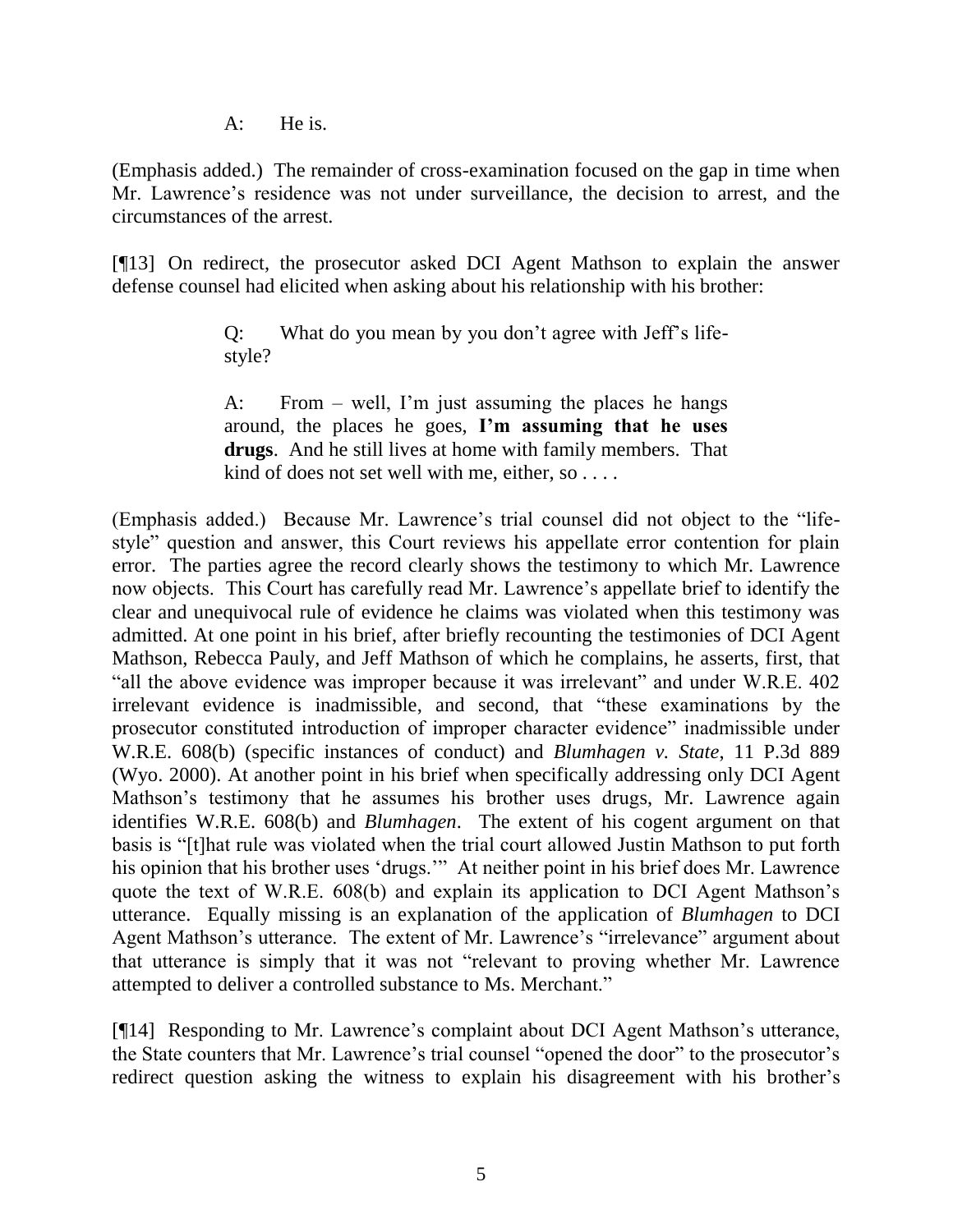lifestyle which was revealed by defense counsel's earlier cross-examination. The State cites *White v. State*, 2003 WY 163, ¶ 11, 80 P.3d 642, 648 (Wyo. 2003):

> "This Court has recognized that a defendant may open the door to otherwise inadmissible testimony when he inquires about a particular subject," including evidence of prior criminal misconduct. *Gayler v. State*, 957 P.2d 855, 858 (Wyo. 1998); *see also Espinoza v. State*, 969 P.2d 542, 546 (Wyo. 1998), *cert. denied,* 528 U.S. 818, 120 S. Ct. 59, 145 L.Ed.2d 52 (1999). "When the defendant initiates a line of questioning, the prosecutor is entitled to make a permissible inquiry without crossing into prosecutorial overkill." *Espinoza*, 696 P.2d at 546.

> > It is usually a basic function of redirect examination to allow a witness to explain his testimony elicited on cross-examination. . . . The opening of the door concept, however, reaches further and is an extension of that familiar rule. Succinctly stated, the "opening the door" rule is that a party who in some way permits the trial judge to let down the gates to a field of inquiry that is not competent but relevant cannot complain if his adversary is also allowed to avail himself of the opening within its scope.

*Sanville v. State*, 593 P.2d 1340, 1344 (Wyo. 1979)

This Court agrees with the State that this was a permissible question for redirect in the circumstances. The prosecutor limited his inquiry to that single question, thus "the prosecutor"s redirect examination did not cross the line between permissible inquiry and prosecutorial overkill." *White*, ¶ 12, 80 P.3d at 648-49. Once Mr. Lawrence"s counsel opened the door to this line of questioning, he could not legitimately complain when the prosecutor went through it and asked the witness to clarify his cross-examination testimony.

[¶15] Mr. Lawrence's argument alleging that DCI Agent Mathson's utterance constituted improper character evidence under W.R.E. 608(b) and *Blumhagen* lacks cogency. He fails to quote the text of the rule of evidence and fails to provide legal analysis of either the rule or the *Blumhagen* holding and their application to the DCI agent's utterance. We decline to review this ground without cogent argument. *Marshall v. State*, 2005 WY 164, ¶ 12, 125 P.3d 269, 274 (Wyo. 2005).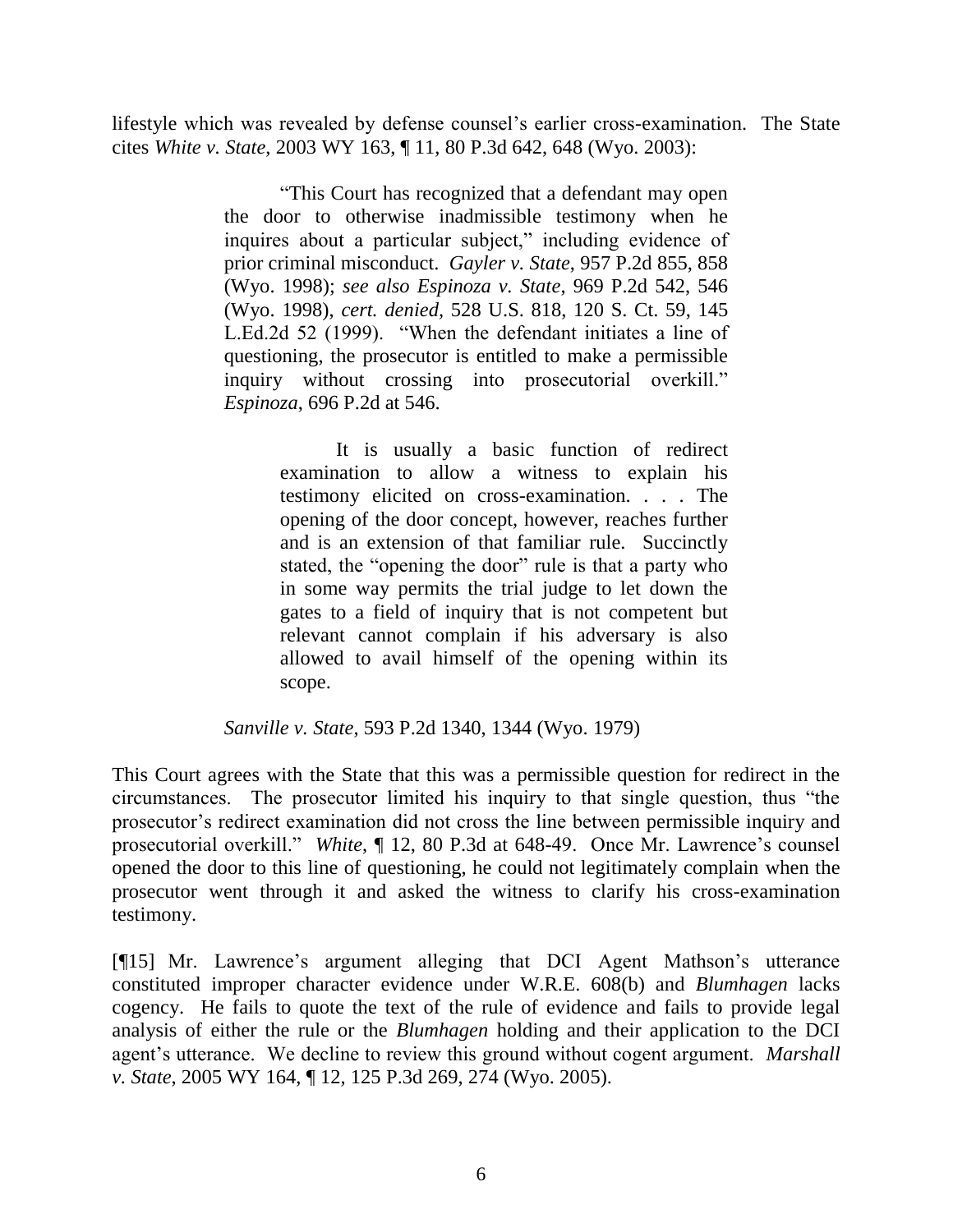#### 2. Jeff Mathson"s testimony

[¶16] Jeff Mathson testified in Mr. Lawrence"s case-in-chief. On direct examination, defense counsel questioned Mr. Mathson regarding his knowledge of Ms. Pauly"s drug use. Mr. Mathson testified he did not have any direct knowledge of whether Ms. Pauly was into methamphetamine in December of 2005. He also testified he had not personally observed Ms. Pauly using methamphetamine during the three months preceding December 2005 or since that time. With respect to his own drug use, Mr. Mathson declared that he was not a drug user and had not used methamphetamine in September, October, November, or December of 2005 or since then. Direct examination then moved to foundational questions similar to those that had been asked earlier of Ms. Pauly and, likewise, Mr. Mathson admitted he was friends with Mr. Lawrence but stated that he would not lie for him and had not coordinated his testimony with other witnesses. On cross-examination, the prosecutor asked a single question of Mr. Mathson regarding his drug use: "Now, I noticed that you were kind of asked to count back a few months if you"ve had any use of meth. Isn"t it true that you"ve admitted using meth up to at least six months before  $-$  [?]" Mr. Lawrence's counsel interrupted with a relevance objection which the trial judge overruled, saying, "It was raised. It was raised for his credibility purpose. Overruled." The prosecutor repeated the question and Jeff Mathson answered, "Yes."

[¶17] Mr. Lawrence's appellate argument challenging the trial judge's relevance ruling is that Jeff Mathson"s drug use "up to at least six months before" was irrelevant to proving whether Mr. Lawrence attempted to deliver a controlled substance to Ms. Marchant on December 15, 2005; W.R.E. 402 provides that irrelevant evidence is inadmissible; therefore, the trial judge abused his discretion in admitting that evidence. The State's rebuttal to this challenge is two-fold. First, the State asserts that Mr. Lawrence's counsel "opened the door" to this evidence by eliciting the witness's testimony that he had not used drugs for a three-month period before December 15, 2005. Second, the State points out that it served to counter the inference raised during the witness's direct examination that he was an impartial witness who had no connection with the drug culture. The State correctly refers this Court to this passage:

> A more particular attack on the witness" credibility is affected by means of cross-examination directed toward revealing possible biases, prejudices, or ulterior motives of the witness as they may relate directly to issues or personalities in the case at hand. The partiality of a witness is subject to exploration at trial, and is "always relevant as discrediting the witness and affecting the weight of his testimony." 3A J. Wigmore, *Evidence* § 940, p. 775 (Chadbourn rev. 1970). We have recognized that the exposure of a witness' motivation in testifying is a proper and important function of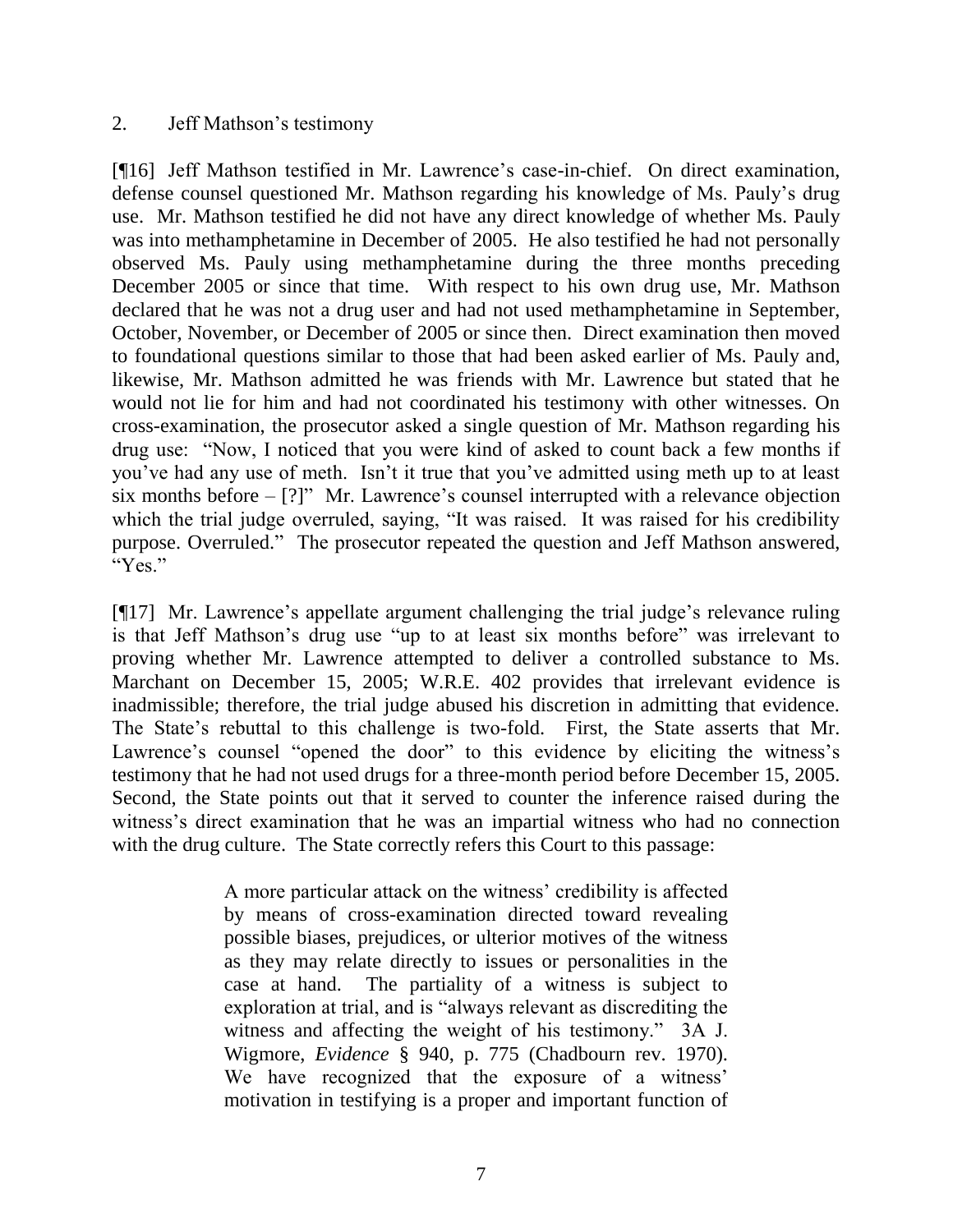the constitutionally protected right of cross-examination. *Greene v. McElroy* 360 U.S. 474, 496, 79 S. ct. 1400, 3 L.Ed.2d 1377 (1959).

*Hannon v. State*, 2004 WY 8, ¶ 16, 84 P.3d 320, 329-30 (Wyo. 2004)(quoting *Davis v. Alaska*, 415 U.S. 308, 317-18, 94 S.Ct. 1105, 39 L.Ed.2d 347 (1974)); *see also State v. Slane*, 48 Wyo. 1, 13, 41 P.2d 269, 273 (1935) ("interest, relationship, bias, and corrupt testimonial intent may always be shown either on cross-examination or by extrinsic testimony").

[¶18] We agree with the State"s arguments on this issue and hold that the trial judge"s relevancy ruling was correct. That does not end the matter, however, because Mr. Lawrence challenges the admissibility of Mr. Mathson's prior drug use on an evidentiary ground not raised at trial, namely, W.R.E. 608(b). This Court has closely read Mr. Lawrence's appellate brief to identify a specific plain error analysis of this specific ground as applied to this specific evidence. It is not to be found. Invoking W.R.E. 608(b), without quoting the rule"s text, and *Blumhagen*, Mr. Lawrence concludes that the prosecutor"s cross-examination question about Jeff Mathson"s drug use "at least six months before" had only the purpose to portray Mr. Mathson as an "unbelievable reprobate" and to imply that he was not credible in his testimony.

[¶19] In response to Mr. Lawrence"s argument, the State, after quoting the text of W.R.E. 608(b), notes that the purpose of the rule is to prevent improper witness impeachment through "extrinsic evidence" of that witness"s specific conduct, citing *Solis v. State*, 981 P.2d 34, 37 (Wyo. 1999). The State correctly observes that the prosecutor elicited the testimony through cross-examination of the very witness whose impartiality was in question, not through the extrinsic evidence of another witness whose testimony was attacking the credibility of an opposing witness whose impartiality was in question. In *Blumhagen*, a confidential informant testified in the prosecution's case-in-chief about the accused"s delivery of drugs, but was not examined, either on direct or crossexamination, about her own drug use. 11 P.3d at 892. After the prosecution rested, the accused's counsel wanted to call a witness to testify about the confidential informant's prior drug use; to this end, the accused"s counsel called this witness to testify in an offer of proof on that matter. The trial court refused to allow that witness to testify before the jury. *Id.* at 893. On appeal, this Court affirmed the trial court's refusal, holding that such testimony "amounted to extrinsic evidence concerning a specific instance of the confidential informant"s conduct and was not, therefore, admissible to attack her credibility." *Id*. The State correctly distinguishes the instant case from *Blumhagen*; Jeff Mathson"s testimony about his own drug use was not extrinsic evidence; rather, it was direct evidence elicited by permissible cross-examination following up evidence revealed on the direct examination by the accused"s counsel.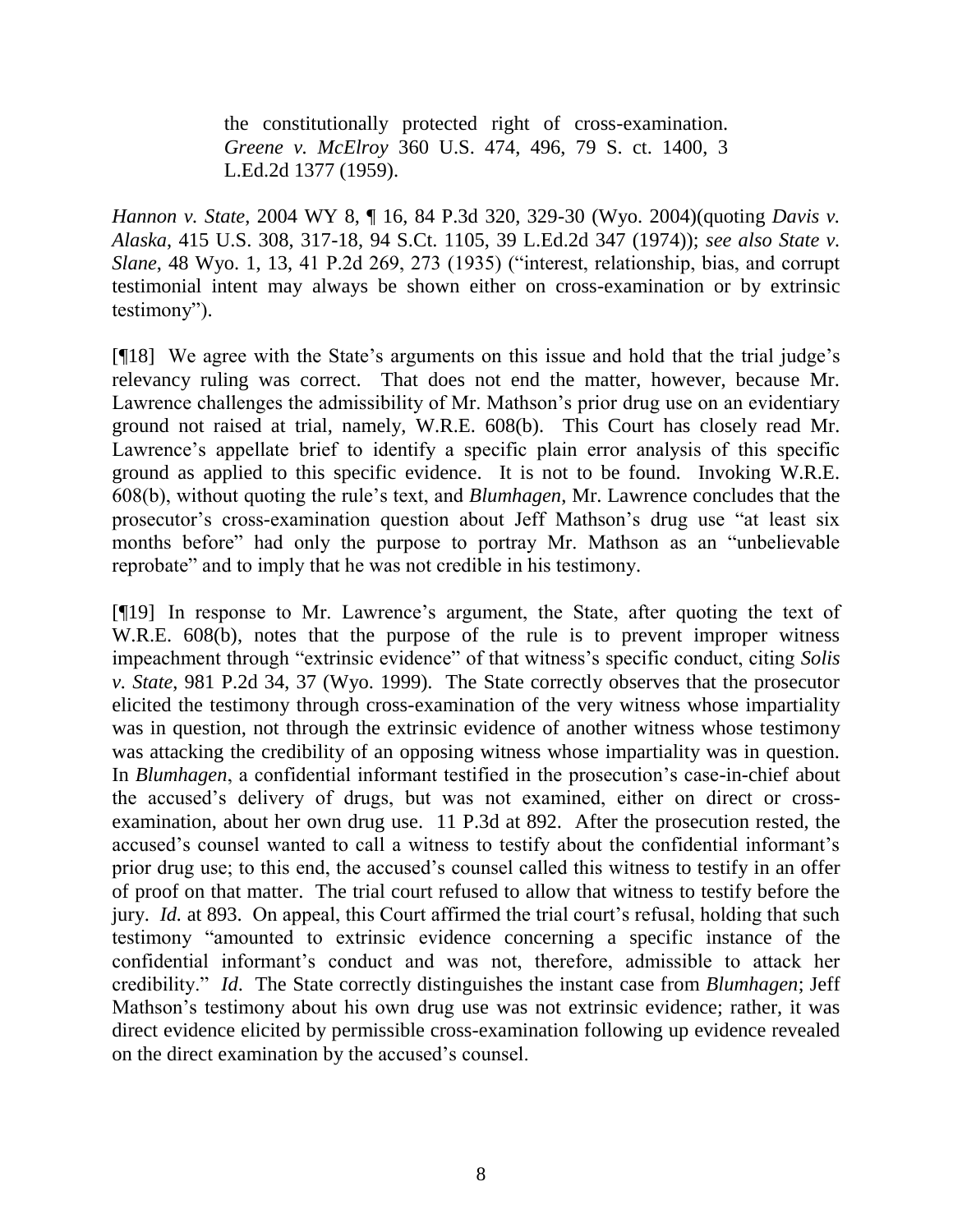[¶20] We agree with the State that there is a distinction between evidence that impeaches by proof of a witness"s character or disposition for veracity, or the lack thereof, and evidence which establishes a lack of credibility through a showing of such things as bias or undue influence. *Gist v. State*, 766 P.2d 1149, 1151-52 (Wyo. 1988) (quoting 3 D. Louisell and C. Mueller, Federal Evidence § 307, pp. 127-28 (1988 supp.)). The admission of evidence for the latter purpose is not controlled by W.R.E. 608(b). *Hall v. State*, 2005 WY 35, ¶¶ 8-9, 14, 109 P.3d 499, 503-04, 506 (Wyo. 2005) (where the defendant had been charged with running a clandestine drug lab, this Court held that it was error for the district court, pursuant to W.R.E. 608(b), to deny admission of extrinsic evidence that a co-conspirator had made false accusations of drug offenses against other people in the past, as such was evidence that the co-conspirator had a motive or self-interest to slant her testimony). Moreover, as the State points out, the advisory committee"s note to F.R.E. 608, which is substantively identical to the Wyoming provision, states that evidence of bias or interest is not an attack on the witness"s character for truthfulness and, thus, the admission of such evidence is not governed by F.R.E. 608. F.R.E. 608 advisory committee"s note (evidence of bias governed by Rules 402 and 403); *United States v. Ray*, 731 F.2d 1361, 1364 (9<sup>th</sup> Cir. 1984). We agree with that note.

[¶21] Clearly, witness bias is a proper subject for impeachment, both at common law and after adoption of the rules of evidence. *Hall*, ¶ 10, 109 P.3d at 504 (quoting *United States v. Abel*, 469 U.S. 45, 51-52, 105 S.Ct. 465, 468-69, 83 L.Ed.2d 450 (1984)); *see also United States v. Calle, 822 F.2d 1016, 1020-1021* (11<sup>th</sup> Cir. 1987); *Ray, 731 F.2d at* 1363-65; 81 Am.Jur.2d *Witnesses* § 842 (2004) ("the rule encompasses all facts and circumstances which, when tested by human experience, tend to show that a witness may shade his or her testimony for the purpose of helping to establish only one side of the cause").

[¶22] We agree with the State"s observation that the thrust of Mr. Lawrence"s direct examination of Jeff Mathson was that he had no bias or interest in the case and was an impartial witness as he was not a drug user and had no connection with the drug culture. The prosecutor's cross-examination question and Mr. Mathson's answer revealed evidence from which the jury could reasonably infer that he was not an impartial witness. Evidence of a witness"s partiality is always relevant. *Hannon*, ¶ 16, 84 P.3d at 329-30. We hold that the admission of Jeff Mathson's prior drug use was not plain error.

#### **Testimony relating to Rebecca Pauly's drug use**

[¶23] After the prosecution rested its case, Mr. Lawrence called Ms. Pauly in his defense. Mr. Lawrence"s counsel began his direct examination of Ms. Pauly by asking a series of foundational questions that established that Ms. Pauly lived a block from Mr. Lawrence; she had known him for about three to four years and had visited his residence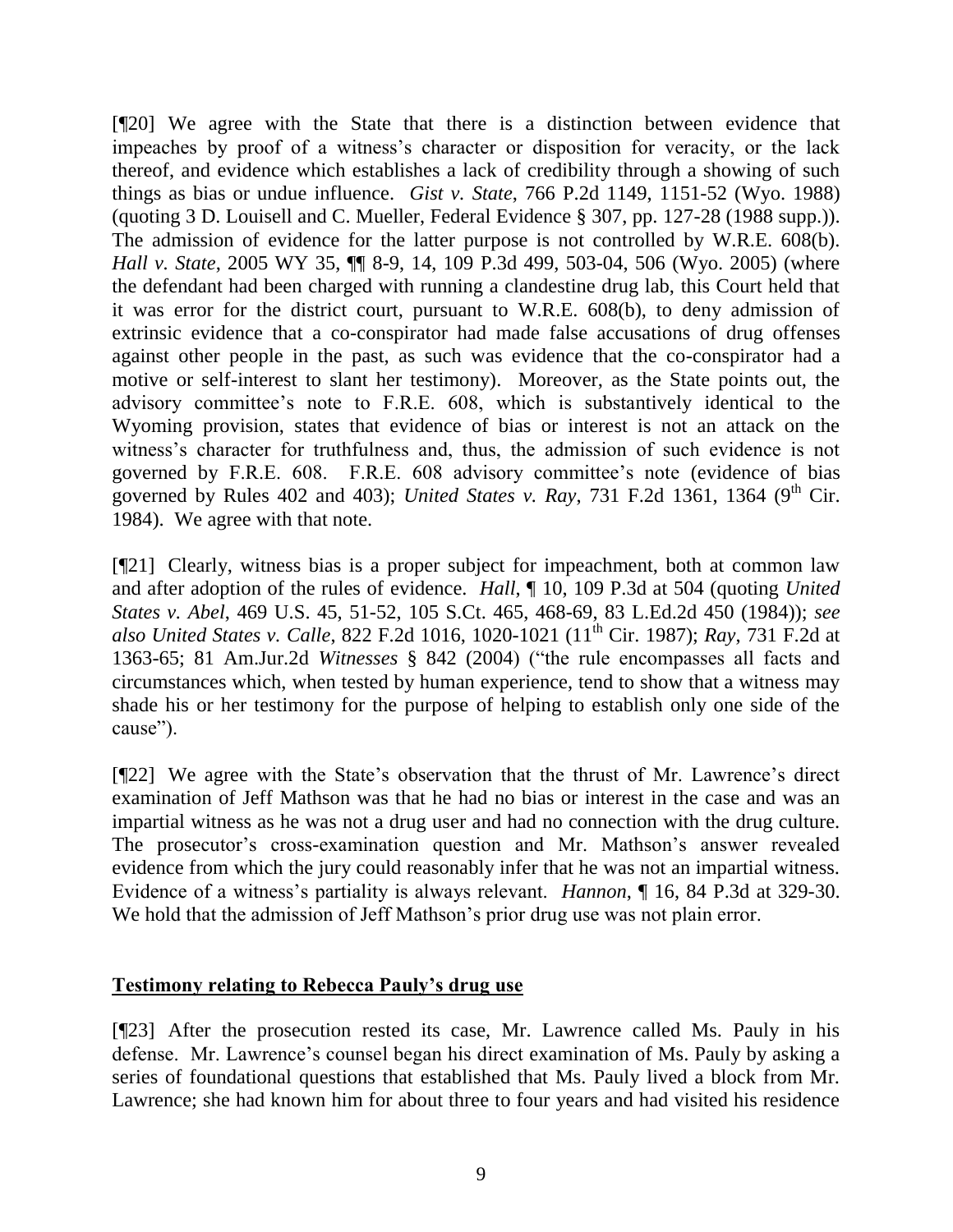about ten times during that period; she was a separated mother of three children; she was a cancer survivor and a past victim of domestic violence and sexual assault. Ms. Pauly also testified that Jeff Mathson was her best friend and, over the prosecution"s objection, that he was a "very responsible" and "good person." Mr. Lawrence"s counsel also elicited testimony from Ms. Pauly that despite her friendship with Mr. Lawrence she would not lie for him, she had not talked to any other witnesses in the case or tried to coordinate her testimony with theirs, and her testimony was the truth. Mr. Lawrence"s counsel then proceeded to the heart of the defense, which was testimony from Ms. Pauly that she had not seen any drugs, scales, weapons, money, or anything else evidencing a drug transaction was taking place at Mr. Lawrence"s home the day of his arrest.

[¶24] The prosecutor began his cross-examination of Ms. Pauly by asking, "Now, you"ve admitted that you have had a meth problem in the past, is that correct?" Mr. Lawrence's counsel said, "Objection, this is a --" but was interrupted before stating the specific ground of the objection by the trial judge, who said, "Overruled. You raised the subject. Go ahead, overruled." Ms. Pauly then indicated that she had not admitted such a problem in the past, and the following series of questions and answers ensued:

Q: Okay. Are you sure?

A: I'm positive.

Q: Okay. Do you recall testifying on June 14 of this year?

A: Yes. (Pause)

Q: Okay. May I approach the witness?

[The Court]: Yes. Tell counsel what pages you"re referring to.

. . . .

Q: If you read that, do you think it will refresh your memory a little? (Pause)

A: Yeah. I said it, everything's that's here.

Q: Okay. So you admit that you had an issue with meth in the past?

 $A:$  No.